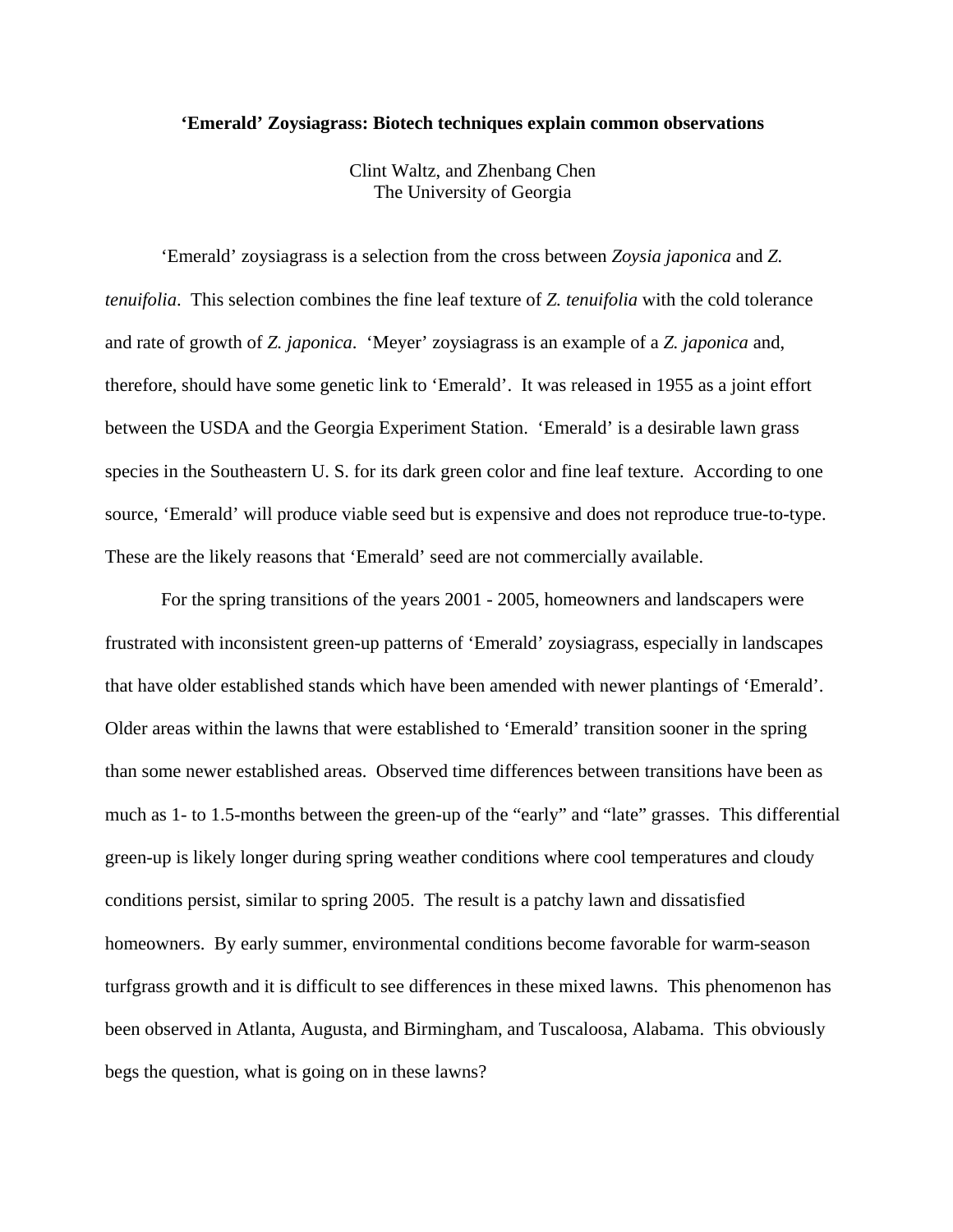The first year or two after planting the differences in green-up are usually attributed to either environmental, cultural, pests, or fertility factors. But because this phenomenon occurs year after year, it has become evident the difference in spring transition is due to something other than typical management practices. The issue then becomes whether the homeowner actually planted 'Emerald', either initially or subsequently. Adding to the complexity, it generally takes homeowners several years to detect the anomaly within their lawns which also gives them time to forget the source (either landscaper or retail outlet) of the plant material. By collecting samples from both "early" and "late" transitioning 'Emerald' zoysiagrass lawns, the characteristics and genetic makeup of these grasses could be observed and studied. Furthermore, by collecting samples from known sources of 'Emerald' and from retail outlets, grass sources that most closely resemble the older stands could be identified.

From 2002 to 2005, sixteen zoysiagrass samples in Georgia and Alabama were collected from different lawns, retail outlets, sod fields, and registered planting blocks. These grasses were allowed to grow in the greenhouse for observation of general characteristics and to supply plant material for DNA fingerprinting. The amplified fragment length polymorphism (AFLP) and polymerase chain reaction (PCR) techniques were used to determine the genetic diversity of the zoysiagrasses.

Genetic similarity between samples is shown in Figure 1 with genetic difference being the calculated by subtracting the similarity from 1.0. For example, grasses in clade 1 are 68% similar to grasses in clade 2, or 32% genetically different. This is considered significant enough to conclude these grasses are only distantly related.

The zoysiagrass samples could be grouped into two major groups or clades and one outlier (C14). Refer to Table 1 for collection location and observed green-up characteristics. Clade 1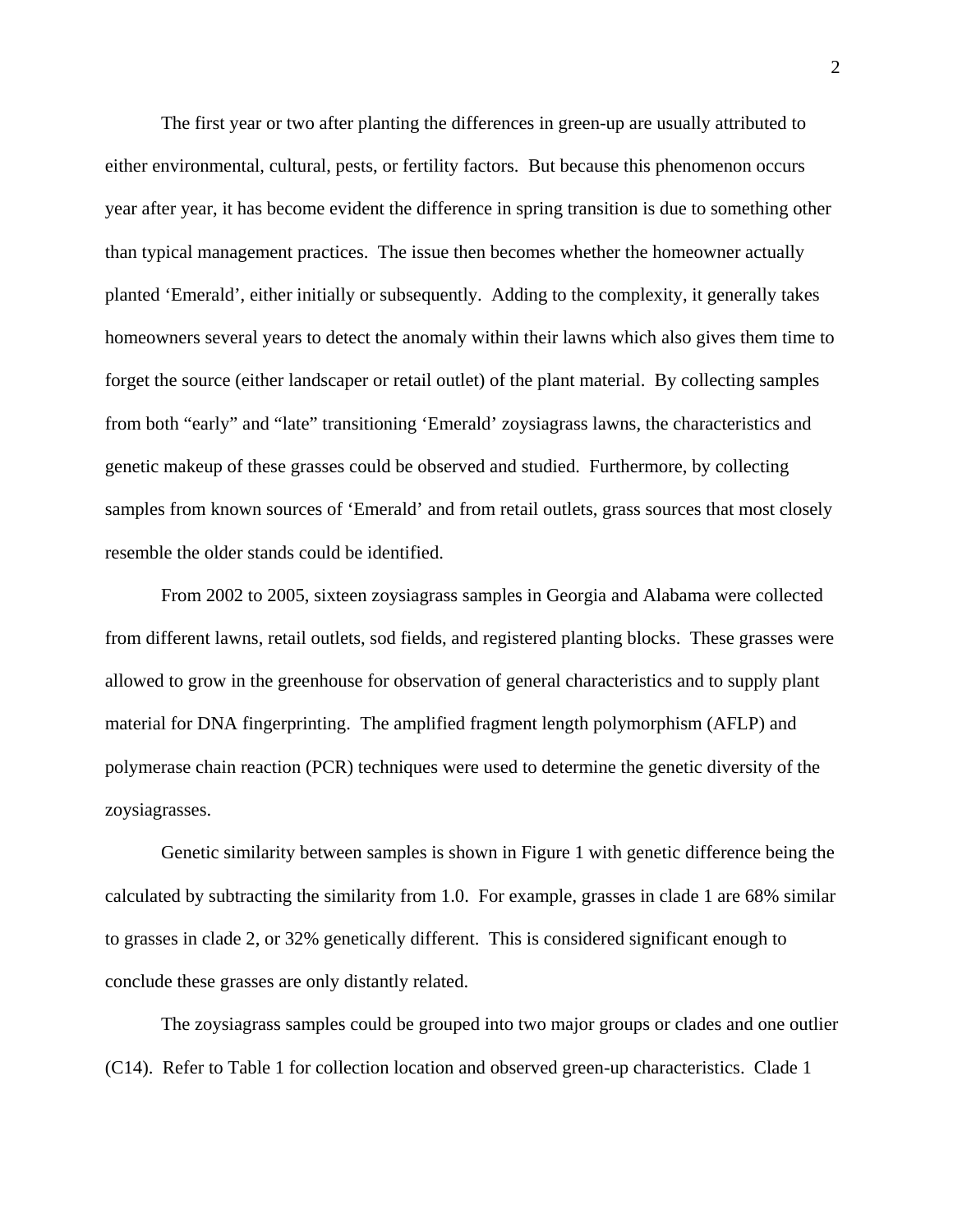and clade 2 were approximately 32% genetically different. The one outlier was most similar to clade 2 but 31% different. Interestingly, the "early" transitioning 'Emerald' zoysiagrasses were all within clade 1 while the "late" transitioning grasses were in clade 2. Because *Z. japonica* is a parent of 'Emerald', the sampled 'Meyer' zoysiagrass fell into clade 1 as would be expected.

Within clade 2, four of the five zoysiagrasses were from home lawns (C3, C4, C 10, and C11) and one was from a retailer (C6). Sample C11 was collected from a home lawn and the homeowner knew where it had been purchased, the same source as C6. These laboratory results and field observations suggest introducing a new planting of 'Emerald' into an existing stand can be risky when turfgrass uniformity is desired. Finding a source of 'Emerald' most similar to the standards is important, and from this screening, grass from the sod field where C1 was collected could be trusted. Also, any field planted from the registered plots (C15) could be trusted.

By using DNA fingerprinting techniques we were able to establish that genetic difference between 'Emerald' zoysiagrasses exists in the landscape and differences in observable characteristics could, therefore, be attributed to genetic differences. This work confirms that some turfgrass is being labeled, probably unintentionally, and sold to the consumer as 'Emerald' zoysiagrass, although the genetic link to all known 'Emerald' zoysiagrasses is distant (C6). Other retailers are carrying 'Emerald' (C5). Hence, educating the professional landscaper and retailer and then, identifying production fields with 'Emerald' may protect the consumer from having grass cultivar related variation within the landscape.

Specifying and planting certified turfgrass is one method of avoiding introducing a dissimilar 'Emerald' into an older 'Emerald' stand. Whether the homeowner is using a landscape professional or their lawn is a "do-it-yourself" project, inaccurate labeling of grasses / products may result in unsatisfactory lawns and reflects poorly on the entire turfgrass industry. This is why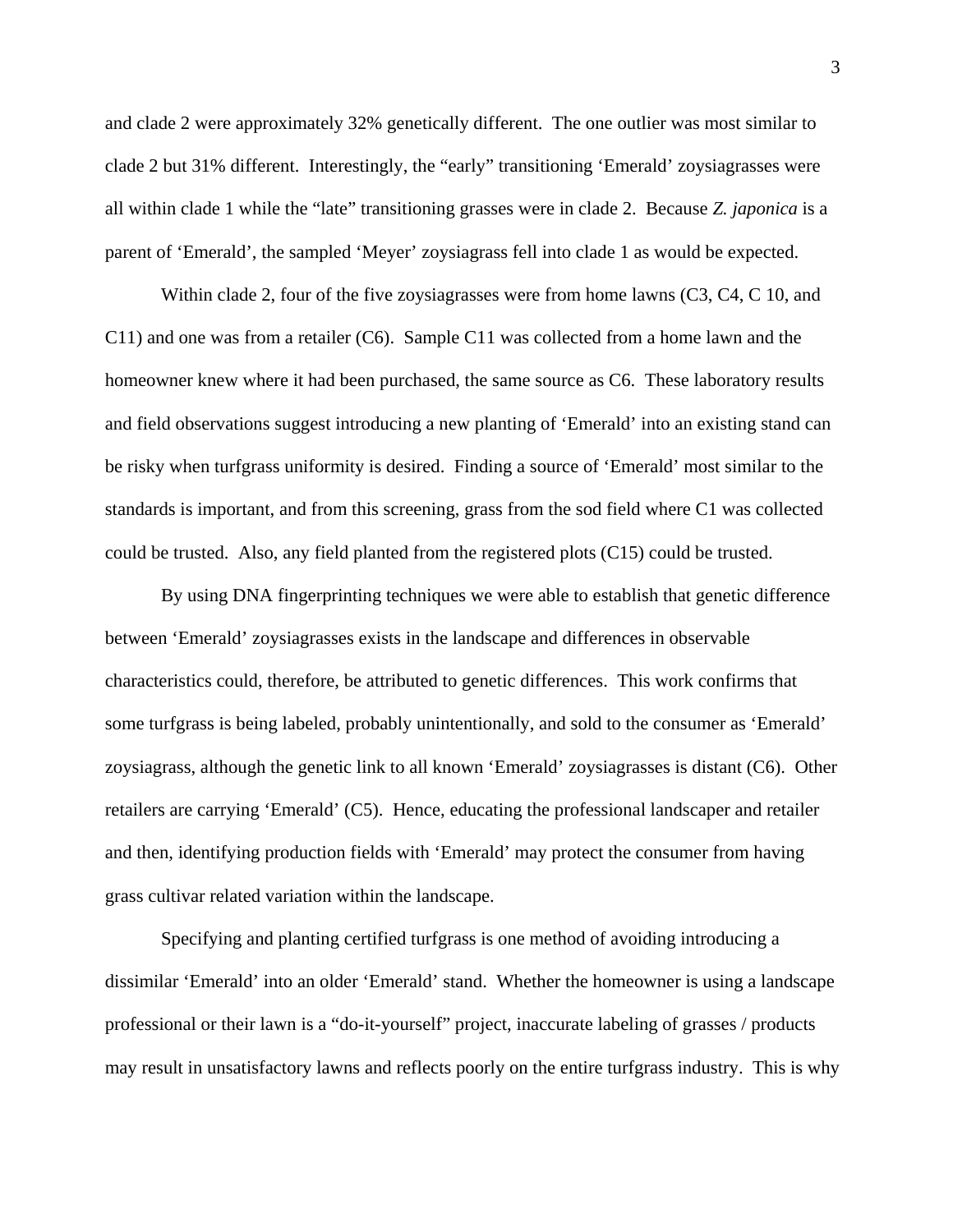using certified turfgrasses is important. Other than some assurance of varietal purity, certified turfgrasses are inspected for presence of noxious weeds and other grass varieties. As the turfgrass industry grows and new turfgrasses from other states or the world enter the market, assuring varietal purity through certification will become even more important.

| <b>Gel Code</b> | <b>Collection Location</b>             | Green-up<br><b>Characteristics</b> |
|-----------------|----------------------------------------|------------------------------------|
| C1              | <b>Registered Sod Field</b>            | early                              |
| C <sub>2</sub>  | Unknown 'Emerald' - sod field          | early                              |
| C <sub>3</sub>  | Unknown 'Emerald' – home lawn          | late                               |
| C <sub>4</sub>  | Unknown 'Emerald' – home lawn          | late                               |
| C <sub>5</sub>  | Unknown 'Emerald' – home lawn / retail | early                              |
| C <sub>6</sub>  | 'Emerald' – Retail                     | unknown                            |
| C7              | $BK-7 - Retail$                        | unknown                            |
| C8              | Meyer – Retail                         | unknown                            |
| C9              | Unknown 'Emerald' – home lawn          | early                              |
| C10             | Unknown 'Emerald' – home lawn          | late                               |
| C11             | Unknown 'Emerald' – home lawn / retail | late                               |
| C12             | Unknown 'Emerald' – home lawn          | early                              |
| C13             | Unknown 'Emerald' – home lawn          | early                              |
| C14             | Unknown 'Emerald' – home lawn          | late                               |
| C15             | Registered plots (GCIA)                | early                              |
| C16             | Known 'Emerald' - NTEP                 | early                              |

Table 1. Key of suspected 'Emerald' zoysiagrasses and their spring green-up characteristics.